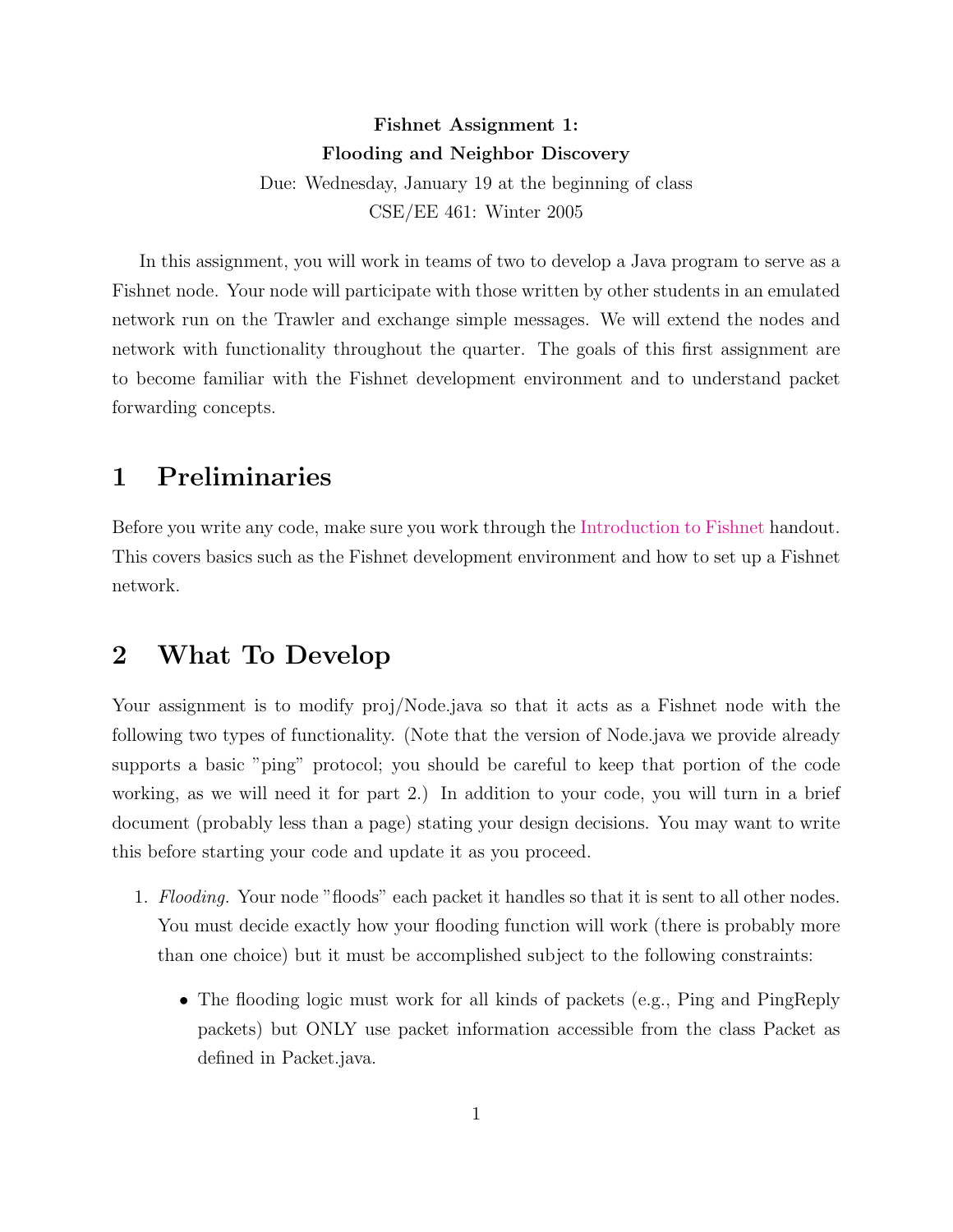- Flooding must deliver a copy of every packet that is sent by any node to all of the other nodes until it reaches its destination. At each node, the copy of the packet that is delivered should be processed further only if the packet is destined for that node. A packet may be destined for a node either directly, if the destination address of the packet is the node address, or as part of a network-wide broadcast, if the destination address is the broadcast address (Packet.BROADCAST ADDRESS)
- Notwithstanding the above, flooding will fail to deliver a copy of a packet to all other nodes that will process it in a couple of situations. First, packets can be lost during transmission, e.g., corrupted due to noise on the wireless link, detected as a checksum failure. Second, as part of using packets of type class Packet you must implement functionality to update the TTL field when packets are forwarded. This will cause packets to be discarded without being forwarded if their TTL reaches zero.
- Your flooding design must prevent packets from circulating indefinitely. This requires that your node works out when it has already performed its flooding work for a given packet and not flood it again. The header fields in Packet (the sequence number and the source address in particular) are well suited to this task.
- Your flooding must work for all network topologies including those that change as nodes move, yet without a priori knowledge of the topology. You should not build up maps of which nodes are where in the network. Building up maps, called routing, can greatly improve the efficiency of communication but can be surprisingly complicated we will study it in the next assignment.
- As a hint, you can send packets to the Fishnet broadcast address (Packet.BROADCAST\_ADDRE defined in Packet.java); to do this, you simply provide this address as the first parameter to Manager::sendPkt. This allows you to send a packet to all of your neighboring nodes without knowing their individual node addresses. There is no other way to send your neighboring nodes a message until you have discovered their identities, and of course, you can't discover their identities until they send you a packet (which they can't do until you send them a packet!)
- As a hint, to simplify your implementation you can assume that the network contains only a small number of nodes (at most a few hundred), all of which have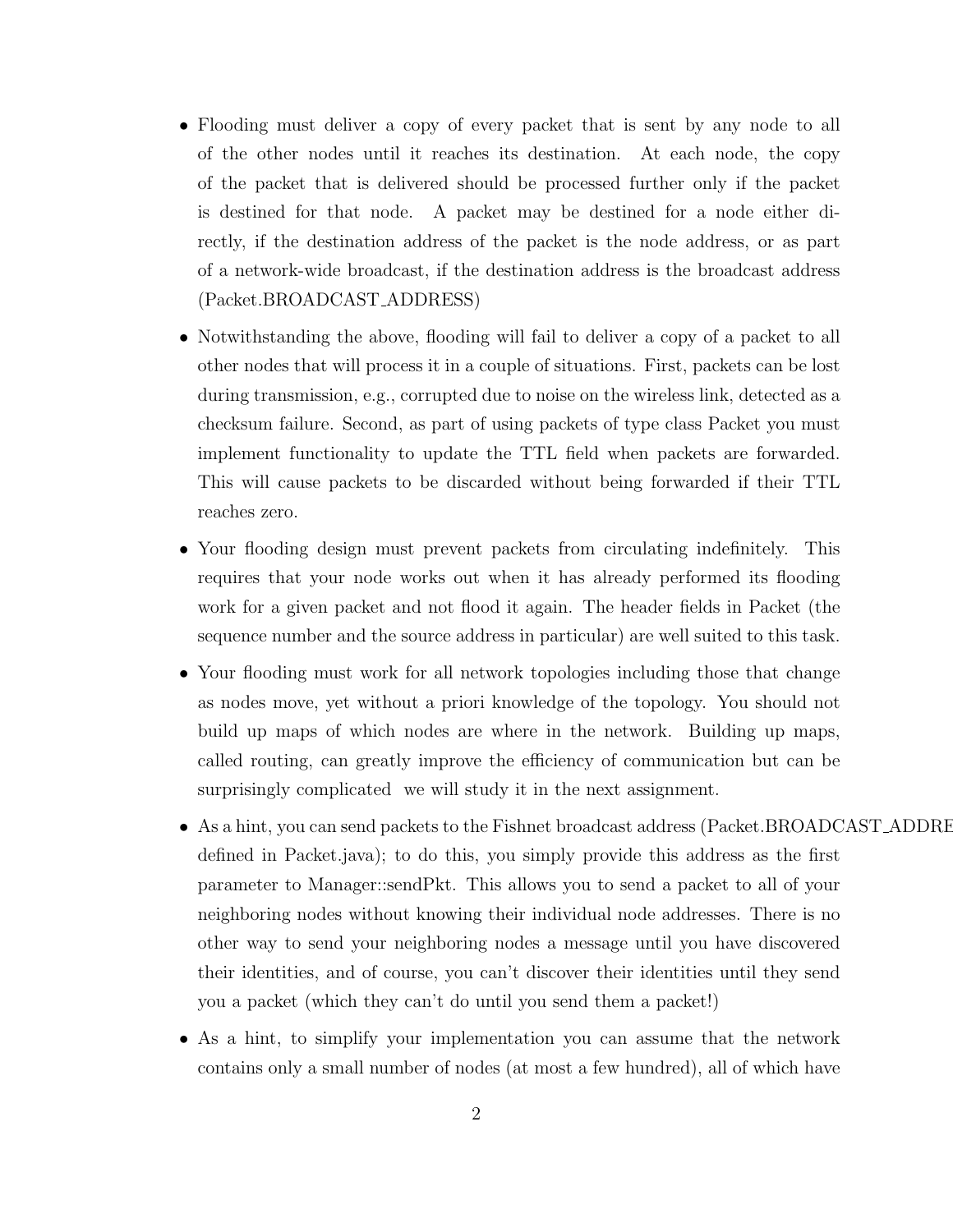small integer addresses. Later assignments will deal with how to work with larger node addresses and networks, but this is not necessary for the first assignment.

The reason you are implementing flooding is that, without it or some more complicated alternative, one node cannot send a message to a distant node in the network that is out of radio range. Flooding uses other, in-between nodes to relay or forward the message. Further, we will need flooding in the next assignment, since it is used as a component of other network protocols, such as link-state routing (Peterson 4.2). Depending on your implementation, flooding can be an efficient way to provide point-to-all broadcast communication, and of course flooding is very inefficient as a way to send a point-topoint message from one node to another. However, flooding will get us started with networking and motivate the need for more efficient techniques (routing) in subsequent assignments.

A good flooding design (or network protocol in general) will use no more packet transmissions or node resources than necessary to accomplish its function. As you develop your design, you should check that it works (all nodes receive a copy of each transmission they need to process and yet the flood eventually stops) and see how many packets you are using to make it work. You should do this for several different topologies (see topogen.rb for some options).

- 2. Neighbor Discovery. Your node continuously probes the network at a low rate to discover its immediate neighbors in the network topology. Again, you devise a solution within these constraints:
	- You must not use any additional kinds of packets. This task can be achieved by a careful combination of the functions that you have already built (ping, flooding, the network broadcast address, and the TTL field).
	- Neighbors disappear (as specified in topology or are turned off) as well as appear (as specified in topology or are turned on). You will want to print out the current list of neighbors so you can see who they are, perhaps only printing when there is a change.
	- As a tip, you will need to use timers to implement continuous, low-rate background activity. Be very careful with automated mechanisms, especially when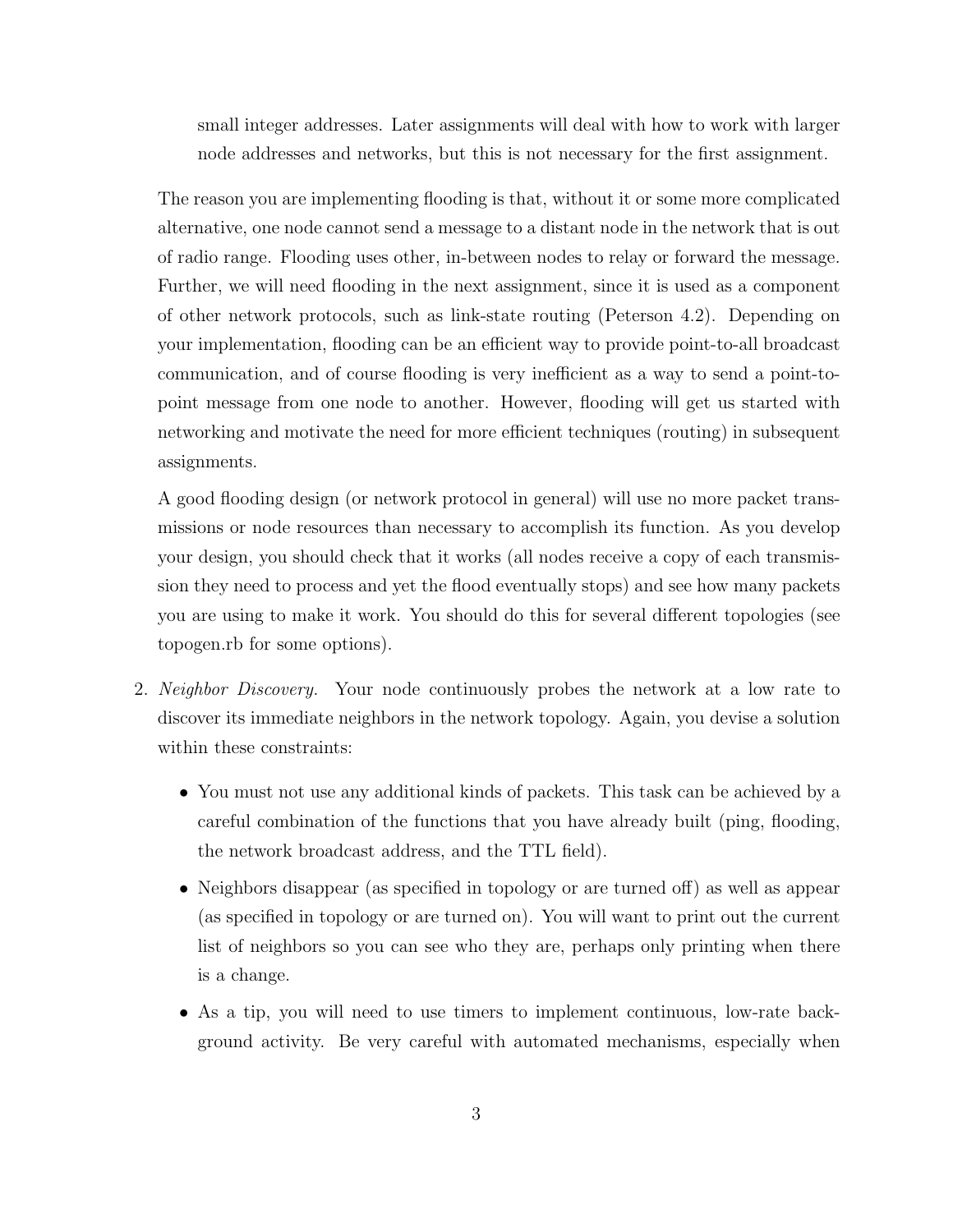using flooding and broadcast! They should operate on the timescale of at least tens of seconds (tens of thousands of milliseconds in the API calls!).

The reason you are implementing neighbor discovery is to provide some way to find out when your node comes into contact with other class nodes. You may want to print some message to alert you of this situation. Once you know your neighbors, you can ping them directly using their addresses. This is what you will need to do as part of turnin.

A good design will use very little bandwidth yet keep a reasonably accurate set of neighbors. As a challenge, note that we can implement neighbor discovery with echo packets and flooding without having packets be processed at any nodes except the neighboring nodes!

The above constitutes the intellectual bulk of your assignment. It is probably simplest to implement the functions in the order they are given above. As you write your program, note that our (fairly verbose) sample solution is not especially long. If you are writing hundreds of lines of code then you are probably doing something the hard way and should talk to us about it. Make sure you comment your code so that your protocol design choices are apparent to us. Good comments don't belabor the obvious (e.g., "calling the main loop"). Rather, good comments tell us how you have arranged your code and assumptions you have make, as well as anything non-obvious.

## 3 Design Philosophy

There are two key issues to bear in mind as you design your solutions, for this assignment and all future ones.

Robustness Principle. An important rule of thumb in building network protocols is "Be conservative in what you do, be liberal in what you accept from others." [\(RFC 793,](http://www.faqs.org/rfcs/rfc793.html) [Transmission Control Protocol\)](http://www.faqs.org/rfcs/rfc793.html). This helps different implementations of a protocol (e.g., the sample solution, your program, and your classmates' programs) to work together reliably. This principle means you should be careful to send packets that strictly comply with the intended usage of the packet formats as described in packet.rb so that other nodes can handle them, but you should do the best you can with whatever packets you receive from other nodes. Of course, you will get it right, but they will send broken packets. In particular,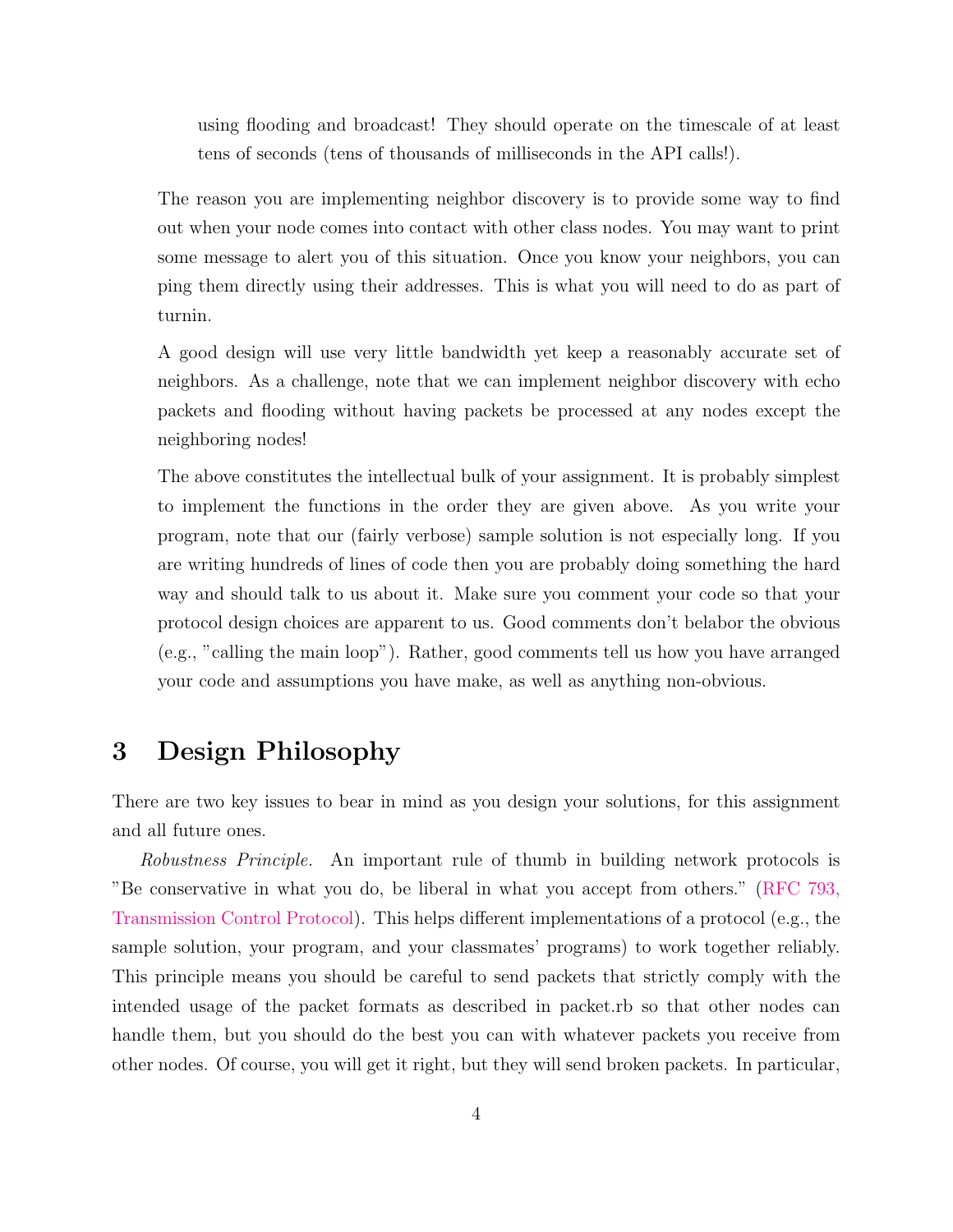other nodes shouldn't be able to crash your node by sending it bad packets. If your node does crash, it's your responsibility to find out what happened and fix it.

Interoperable Designs. It is also possible that different students will design protocols that are not compatible with each other, even if everyone' s code is robust as defined above. We hope that strict adherence to the packet formats and their intended usage will result in compatible protocols, without any further need for specifications or constraints on your designs, but we can't guarantee this. Therefore, you must check that your design is legal in that it interoperates with the reference executable that we provide. You must do this in your own, private fishnet before attempting to join the shared, class emulated network running on attu or you may interfere with the proper functioning of the class network. It is everyone' s responsibility to work towards compatible, interoperable protocol designs by checking for incompatibilities and discovering what further design details we need to make together, as a class. This is a very real issue in the Internet, and part of what you will learn during the course.

#### 4 Discussion Questions

- 1. Now that you have written an event driven program, describe one advantage and one disadvantage of this style of programming.
- 2. Flooding includes a mechanism to prevent packets from circulating indefinitely, and the TTL field provides another such mechanism. Why have both? What would happen if we only had flooding checks? What would happen if we had only the TTL?
- 3. When your node pings a remote node using its particular destination address (rather than the network broadcast address), how many requests does the remote node receive and why? How many responses does your node receive and why?
- 4. When your node pings a remote node using its particular destination address (rather than the network broadcast address), how many request and response packets do other nodes handle? How many of these packets are unnecessary, and could probably be eliminated with smarter networking protocols?
- 5. Describe one design decision you could have made differently (for this thought experiment, you are allowed to change Fishnet) and the pros and cons compared to the